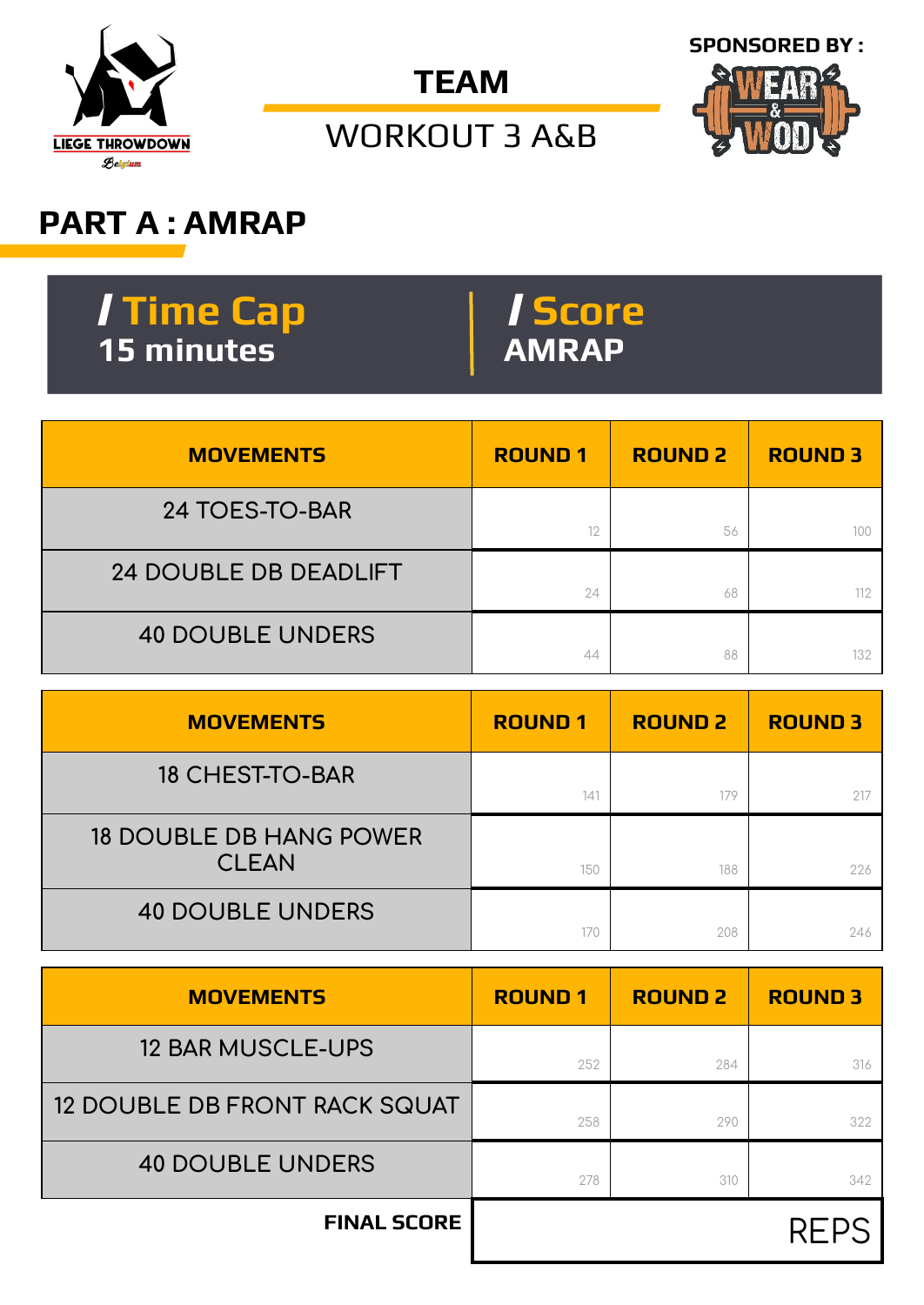

**TEAM**

WORKOUT 3 A&B





## **PART B : AMRAP**

/ **Time Cap** / **Score 2 minutes** 

| <b>MOVEMENTS</b>                      | <b>REPS</b>             |
|---------------------------------------|-------------------------|
| 1 TOES-TO-BAR<br>$= 1$ POINT          | X1POINT                 |
| 1 CHEST-TO-BAR<br>= 3 POINTS          | X 3 POINTS<br>$\ddot{}$ |
| <b>1 BAR MUSCLE-UPS</b><br>= 5 POINTS | X 5 POINTS<br>$^{+}$    |
| <b>FINAL SCORE</b>                    | <b>POINTS</b>           |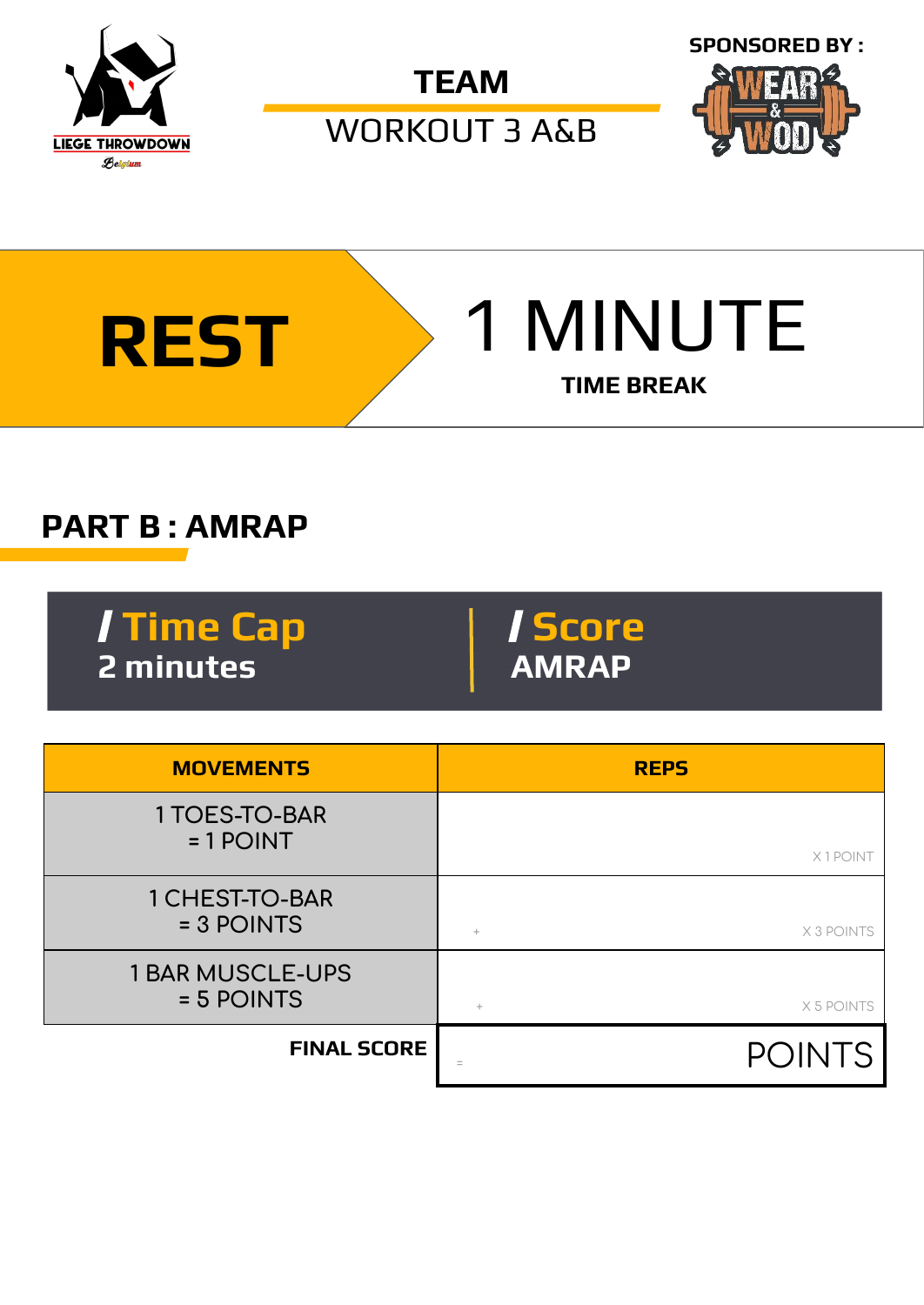





## WORKOUT 3 A&B

# **TEAM :** WORKOUT 3 A&B WORKOUT 3A

L'équipe devra réaliser le plus de répétitions possible en 15 minutes de 3 rounds de 24 Toes-To-Bar à partager (ou non) suivi de 24 Double DB Deadlift à partager (ou non) suivi de 40 Double Unders à partager (ou non). Lorsque les 3 rounds sont réalisés, l'équipe devra alors enchainer avec 3 rounds de 18 Chest-To-Bar à partager (ou non) suivi de 18 Double DB Hang Power Clean à partager (ou non) terminé par 40 Double Unders à partager (ou non). Le workout continue avec 3 rounds de 12 Bar Muscle-Ups à partager (ou non) suivi de 12 Double DB Front Rack Squat à partager (ou non), et se termine par 40 Double Unders à partager (ou non). Après le cycle recommence depuis le début jusqu'au cap time de 15 minutes

L'équipe partage comme elle le désire les répétitions. Lors du partage des reps et pour la transition entre les deux athlètes, vous devez impérativement taper dans la main de votre équipier.

The team must perform as many rep as possible in 15 minutes. The workout consists of 3 rounds of 24 Toes-To-Bar to share (or not), 24 Double Dumbbell Deadlift to share (or not) and 40 Double Unders to share (or not). As soon as the 3 rounds are done, the team will continue with 3 rounds of 18 Chest-to-Bar to share (or not), 18 Double Dumbbell Hang Power Clean to share (or not) and 40 Double Unders to share (or not). The workout continues with 3 rounds of 12 Bar Muscle-ups to share (or not), 12 Double Dumbbell Front Rack Squat to share (or not) and finishes with 40 Double Unders. Once the round is complete, the team begins a new cycle from the beginning until the 15 minutes time limit.

For the sharing of reps and switch between teammates, you must indicate the switch by tapping the hand of your teammate.

It applies for Part A & B

D'application, pour la partie A & B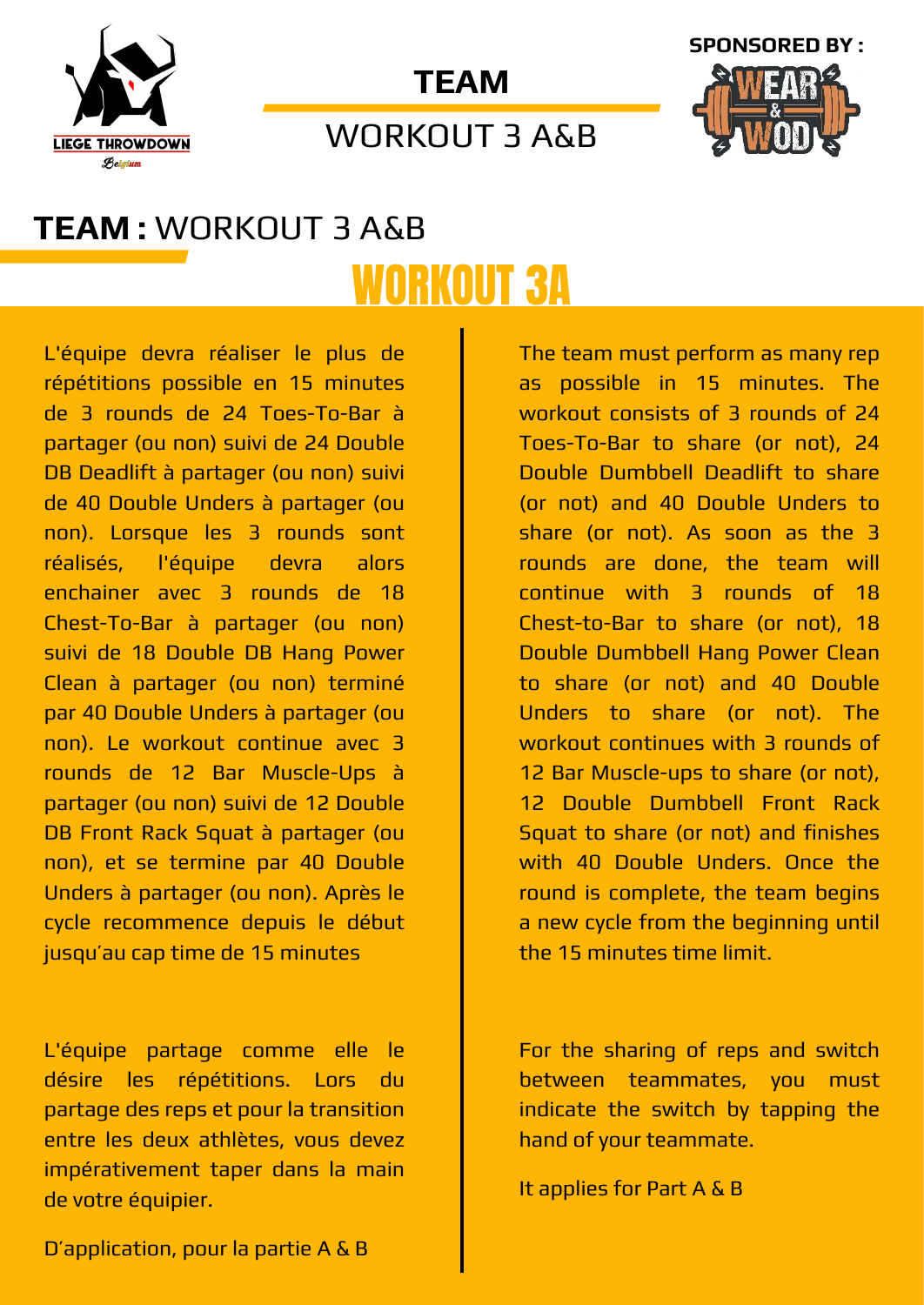





# WORKOUT 3B

L''équipe doit réaliser le maximum de répétition possible en 2 minutes.

L'équipe à la possibilité de choisir le mouvement qu'elle désire réaliser entre, le Bar Muscle Ups, le Chest-To-Bar et le Toes-To-Bar. L'équipe se partage les répétitions comme elle le souhaitent. Lorsqu'un athlète travaille, le second athlète devra maintenir la position Dead hang. L'équipe se partage les mouvements comme elle le souhaite pendant 2 minutes.

The team must take a 1 minute time break before starting the part B.

The team must perform as much reps as possible in 2 minutes.

The team is free to execute the movement of his/her choice between, Bar Muscle-Ups, Chest-to-Bar and Toes-to-Bar. The second athlete must hold the position dead hang while the first athlete is working. You can switch whenever you want. For the sharing of the reps and switch between teammates, you must indicate the switch by tapping the hand of your teammate.



**SCORE 3 A : AMRAP** 

**3 ROUNDS OF :** 24 \* TOES-TO-BAR 24 \* 2 DUMBELL DEADLIFT  $9:15$  kgs /  $3:22,5$  kgs 40 \* DOUBLE UNDER

#### **3 ROUNDS OF :**

18 \* CHEST-TO-BAR 18 \* 2 DB HANG POWER CLEAN  $9:15$  kgs /  $3:22,5$  kgs 40 \* DOUBLE UNDER

#### **3 ROUNDS OF :**

12 \* BAR MUSCLE UP 12 \* 2 DB FRONT RACK SQUAT  $9:15 \text{ kgs} / 3:22.5 \text{ kgs}$ 40 \* DOUBLE UNDER

#### 15 MINUTES TIME CAP

#### **1 MINUTE TIME BREAK**

#### **SCORE 3 B: AMRAP**

TOES-TO-BAR = 1 POINT **CHEST-TO-BAR = 3 POINTS BAR MUSCLE UP = 5 POINTS** 

2 MINUTES TIME CAP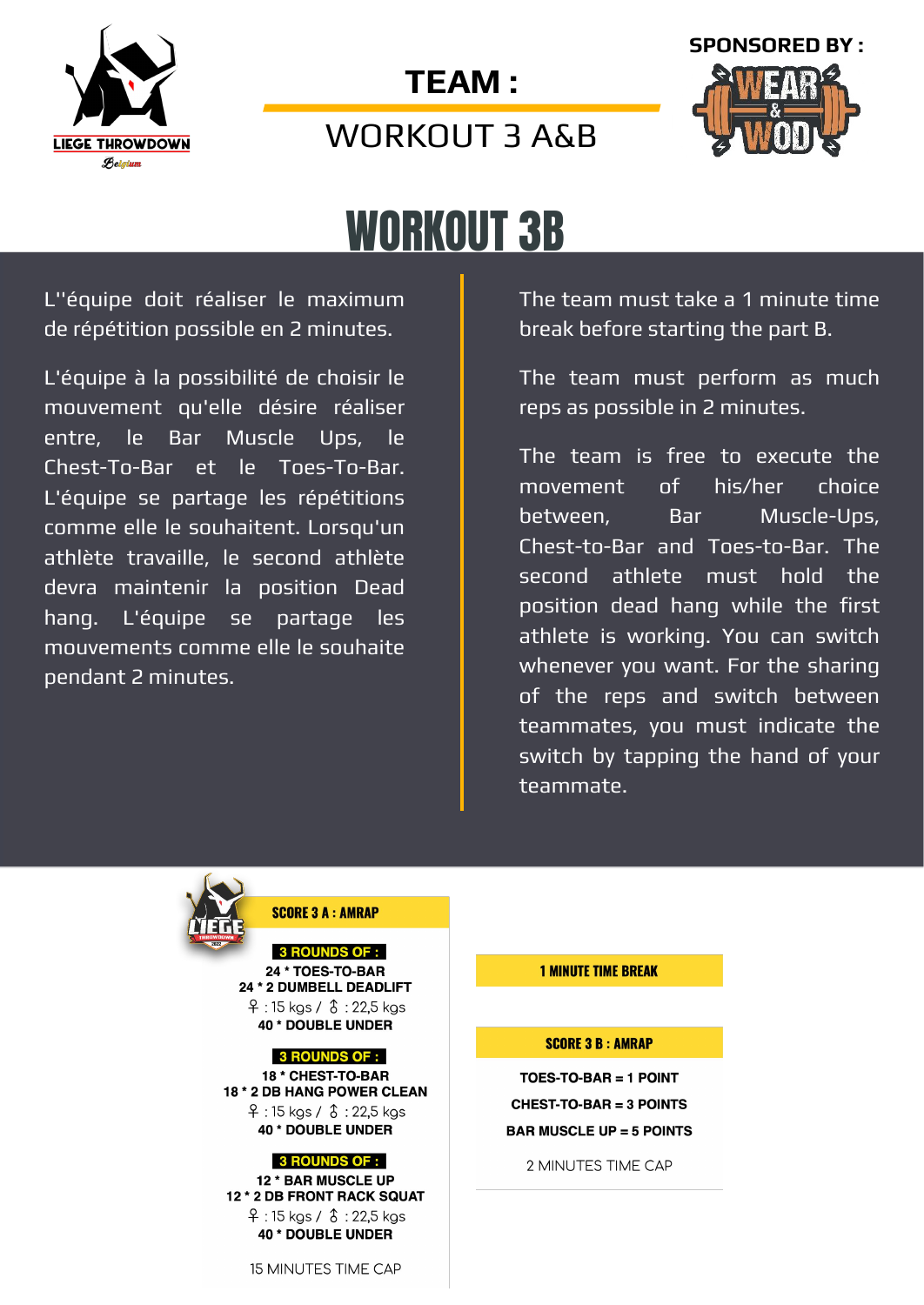

### **TEAM**

## WORKOUT 3 A&B



## **SCORING**

Partie A : Le nombre de répétition réalisées.

Partie B : Le nombre de points récoltés par répétition.

- Le Bar Muscle Up rapporte 5 points par mouvement réalisé,
- Le Chest-To-Bar rapporte 3 points par mouvement réalisé,
- Le Toes-To-Bar rapporte 1 point par mouvement réalisé.

Exemple : Si l'équipe réalise 3 Bar Muscle-Ups (3 x 5 pts), 6 Chest-To-Bar (6 x 3 pts) et 9 Toes-to-Bar (9 x 1 pt). Le score de l' équipe est de 42 points = 15 points + 18 points + 9 points.

Part A : The number of reps executed.

Part B : The number of points collected per reps.

- Bar Muscle-Up represents 5 points per rep,
- Chest-to-bar represents 3 points per rep,
- Toes-to-Bar represents 1 point per rep.

Example : If the team performs 3 Bar Muscle-Ups (3 x 5 pts), 6 Chest-To-Bar (6 x 3 pts) and 9 Toes-to-Bar (9 x 1 pt). The team's score is 42 points = 15 points + 18 points + 9 points.

## **WEIGHTS AND SCALING**

| <b>MOVEMENT</b>        | <b>DIVISIONS</b> |             |  |
|------------------------|------------------|-------------|--|
|                        | Female           | Male        |  |
| <b>DOUBLE DUMBBELL</b> | 15<br>kgs        | 22,5<br>kgs |  |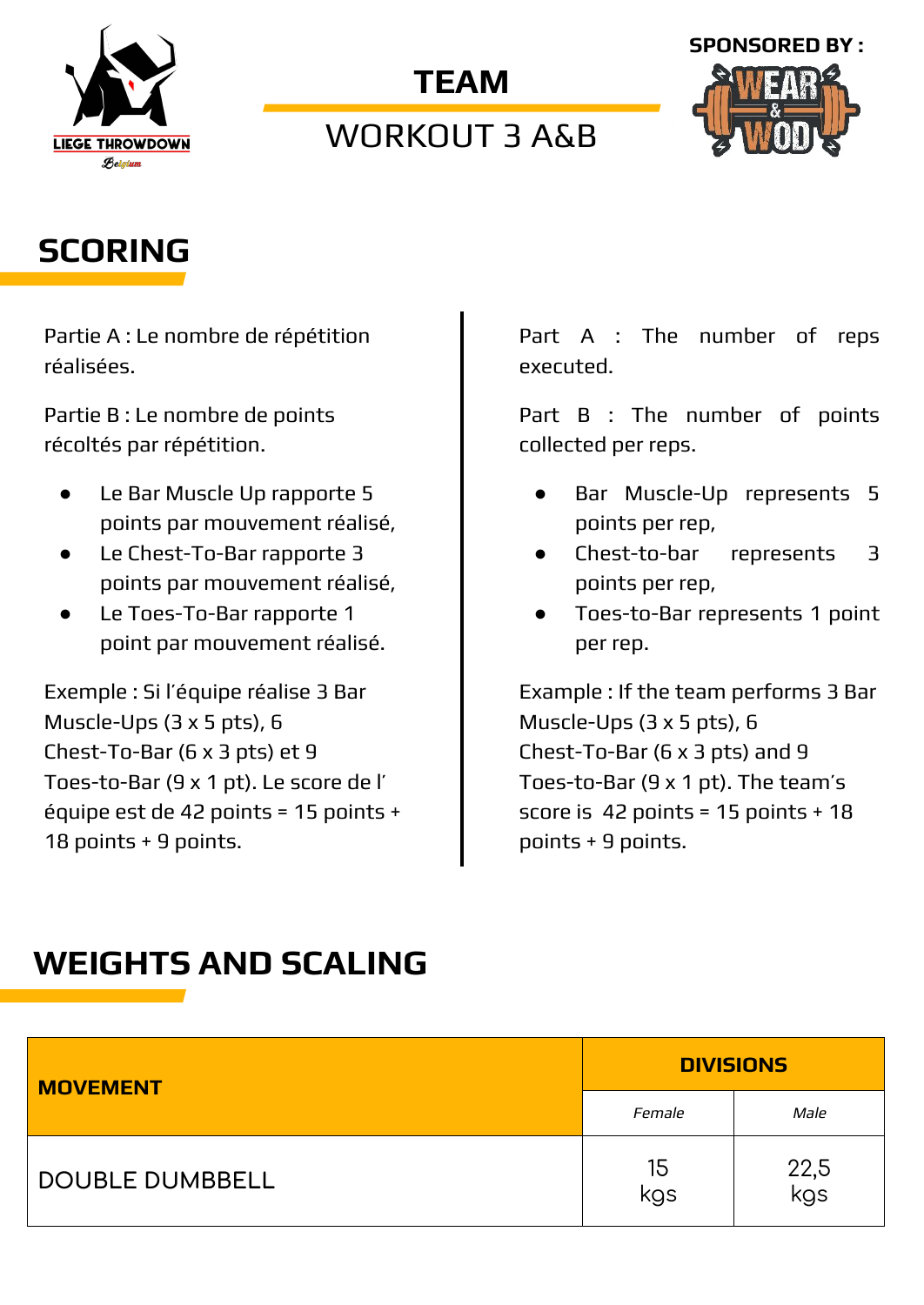

### WORKOUT 3 A&B



## **STANDARDS**

#### **DOUBLE DUMBBELL HANG POWER CLEAN :**

DOUBLE = 2 Dumbbells (DBs)

L'athlète commence avec les DBs en position de hang (suspension) avec les bras tendus pour ensuite amener les DBs aux épaules.

La répétition sera valable lorsque l'athlète aura les pieds alignés, les jambes tendues, les hanches ouvertes et que les DBs sont en contact avec les épaules.

DOUBLE = 2 Dumbbells (DBs)

The athlete start with the DBs in the hanging position with arms extended and lift the DBs to the shoulders.

The rep is correct if the athlete's feet are aligned, legs are stretched out, hips are opened and the DBs are touching the shoulder(s).

#### **DOUBLE DUMBBELL FRONT RACK SQUAT :**

DOUBLE = 2 Dumbbells (DBs)

L'athlète amène les DBs au dessus des épaules.

L'athlète commence avec les DBs au dessus des épaules dans la position debout.

La répétition sera valable lorsque l'athlète réalise un squat complet (« casser la parallèle ») avec les DBs toujours au dessus des épaules

DOUBLE = 2 Dumbbells (DBs)

The athlete brings the DBs over the shoulders.

The athlete starts with the DBs over the shoulders.

The rep is correct if the athlete's feet execute a complete squat (" break the parallel") with the DBs remaining over the shoulders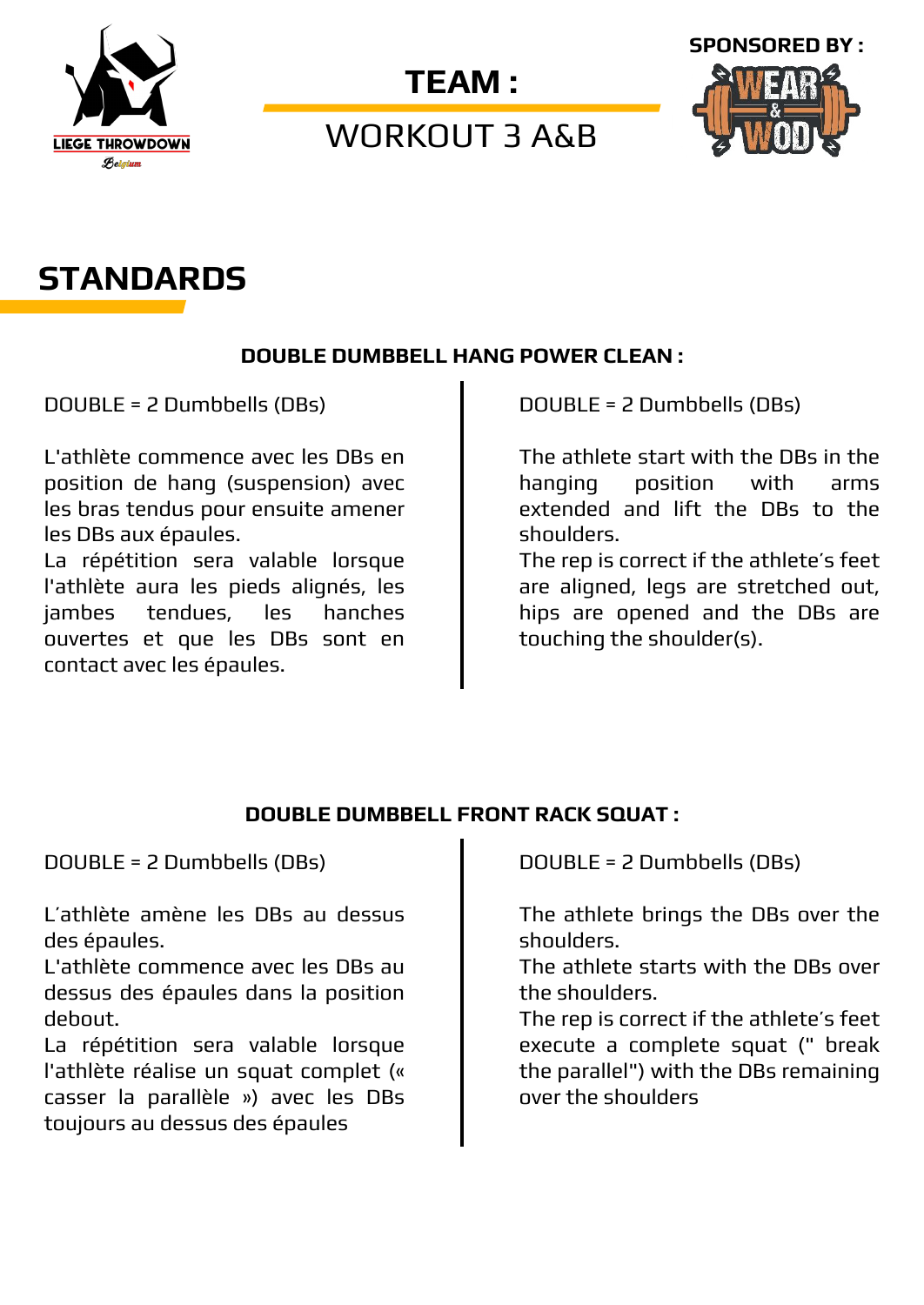

## WORKOUT 3 A&B



## **STANDARDS**

#### **TOES-TO-BAR :**

L'athlète commence par se suspendre à la barre de traction avec bras tendus.

• Les talons doivent être ramenés derrière la barre.

• Les prises par-dessus, par-dessous ou mixtes sont toutes

permises. La répétition est validée lorsque les deux pieds touchent la barre

entre les mains en même temps.

• N'importe quelle partie des pieds peut entrer en contact avec la barre.

The athlete begins while hanging from the rig bar with stretch-out arms.

The heels must be taken behind the rig bar.

Any type of hands hold position from above, below are allowed. The rep is correct once the feet touch simultaneously the rig bar between the hands.

Any part of the feet can touch the rig bar

#### **DOUBLE DUMBBELL DEADLIFT :**

DOUBLE = 2 Dumbbells (DBs)

L'athlète devra ramasser les/la Dumbbell/s au sol, se redresser, avoir les jambes tendues, les hanches ouvertes et les épaules dans l'alignement de la tête.

A chaque répétition, les DBs doit/doivent toucher le sol peut importe comment.

es DBs doivent toucher le sol en même temps.

DOUBLE = 2 Dumbbells (DBs)

The athlete will have to pick up the DBs from the ground, stand up, stretch his/her legs, opened hips and shoulder align with the head.

For each rep, the DBs must touch the ground no matter how.

The DBs must touch the ground simultaneously.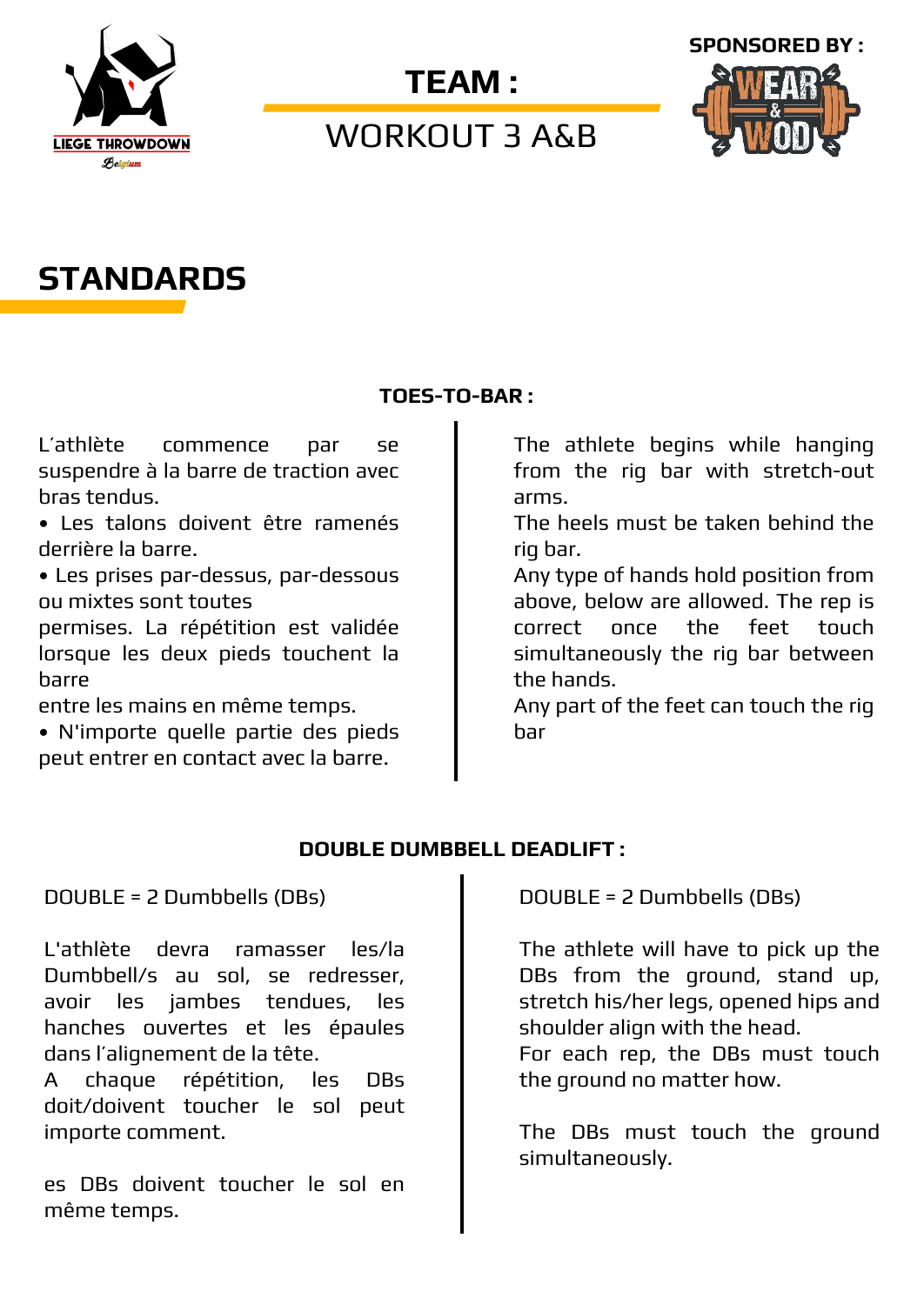

WORKOUT 3 A&B





#### **DOUBLE UNDERS :**

La corde à sauter devra passer deux fois sous les pieds de l'athlète qui sautera à pied joint.

The Jump Rope must pass two time under the joint feet of the athletes on each jumps.

#### **CHEST-TO-BAR:**

• L'athlète doit commencer chaque répétition avec ses bras complètement étendu et leurs pieds ne touchent pas le sol.

• Les pieds doivent passer derrière la ligne de cette barre où l'athlète est suspendu

• La répétition est correcte lorsque la poitrine de l'athlète entre en contact avec la barre.

• Les épaules de l'athlète doivent être au-dessus de la ligne des mains

• The athlete must start each rep by hanging from the rig bar. The arms are stretched out and feet do not touch the ground.

•Feet must go behind the body in the hanging position

• The rep is correct once the chest of the athlete touches the rig bar.

• The shoulders should be above the bar